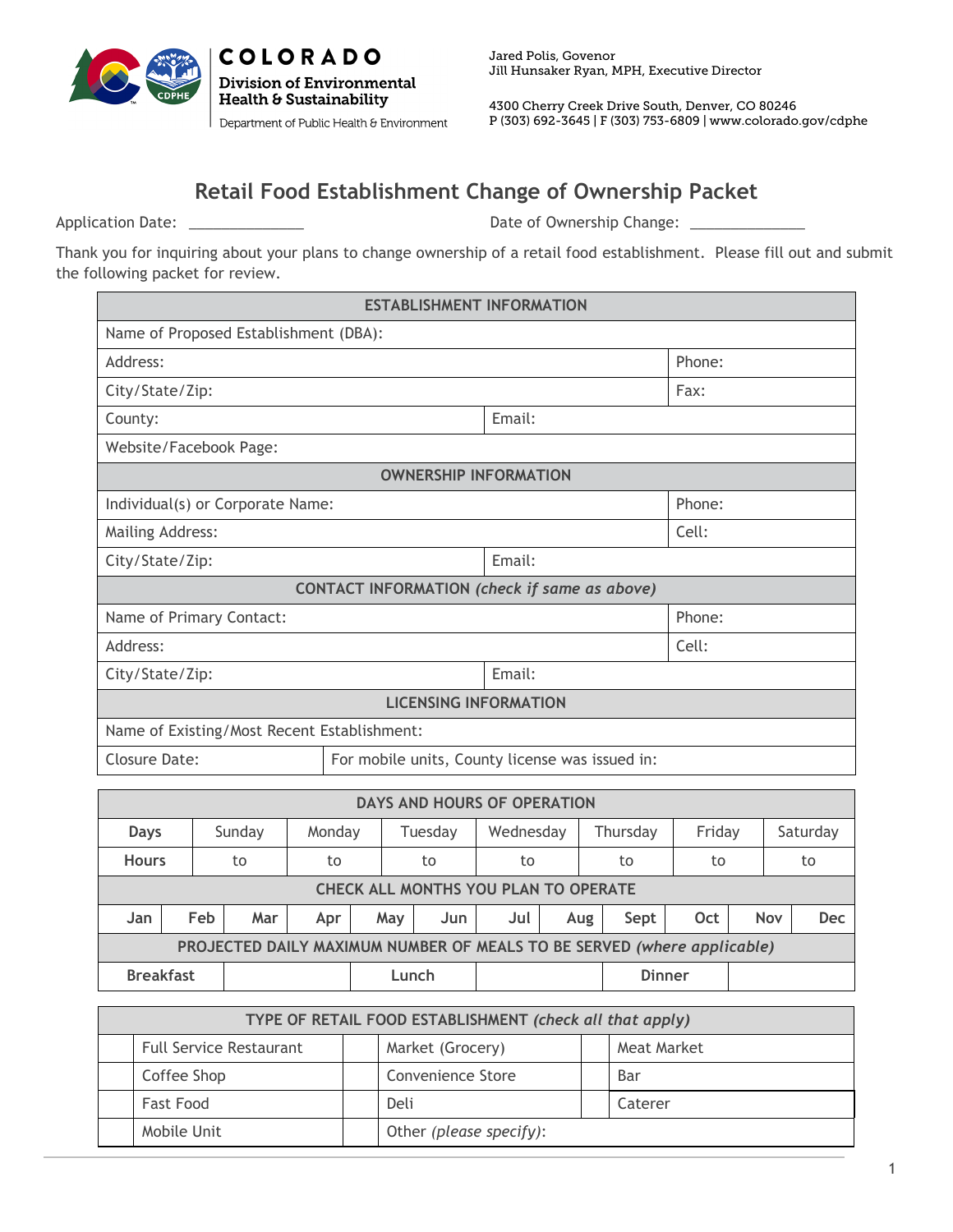- 1. Submit floor plans drawn to scale that include the location and identification of all equipment, plumbing fixtures, and storage areas in the establishment.
- 2. Provide details on changes or alterations that increase or reduce the size of the kitchen or storage spaces. If no changes are to occur this is not applicable.

3. Number of seats in the establishment: Indoor  $\qquad \qquad$  Outdoor  $\qquad \qquad$ 

- 4. Number of restrooms in the establishment:
- 5. Are there alterations or revisions to the establishment or equipment that require a building or construction permit by local building authorities? **Yes No** • If yes, provide information on the changes.
- 6. Will the menu be changing from that of the previous establishment? **Yes No** • If yes, provide a copy of the proposed menu(s) and, if available, a copy of the menu from the existing or most recent establishment.
- 7. Will equipment be added? **Yes No** • If yes, provide specification sheets for any new pieces of equipment. If specs cannot be obtained please provide pictured of the equipment you intend to use.
- 8. Please indicate any additional changes being made to the establishment that has not been addressed above.

## **Change of Ownership Establishment Requirements**

- The Establishment must have adequate equipment to maintain food temperatures.
- All handsinks must be supplied with soap and disposable paper towels.
- All food must be obtained from approved sources that comply with the applicable laws relating to food and food labeling.
- Food must be protected from cross-contamination while stored, prepared, displayed, dispensed, packaged, or transported from all agents of public health significance.
- Ill employees must be excluded or restricted from the retail food establishment in accordance with 2-201.12 in the Colorado Retail Food Establishment Rules and Regulations. (see attached employee illness flowchart)
- Employees must be knowledgeable in food safety, which include but not limited to proper cooking and cooling of foods, when to wash hands, how to prevent food from bare hand contact, and practice good hygienic practices. At least one person who has manager or supervisor responsibilities must demonstrate active managerial control by being a Certified Food Protection Manager (CFPM) at most establishments.